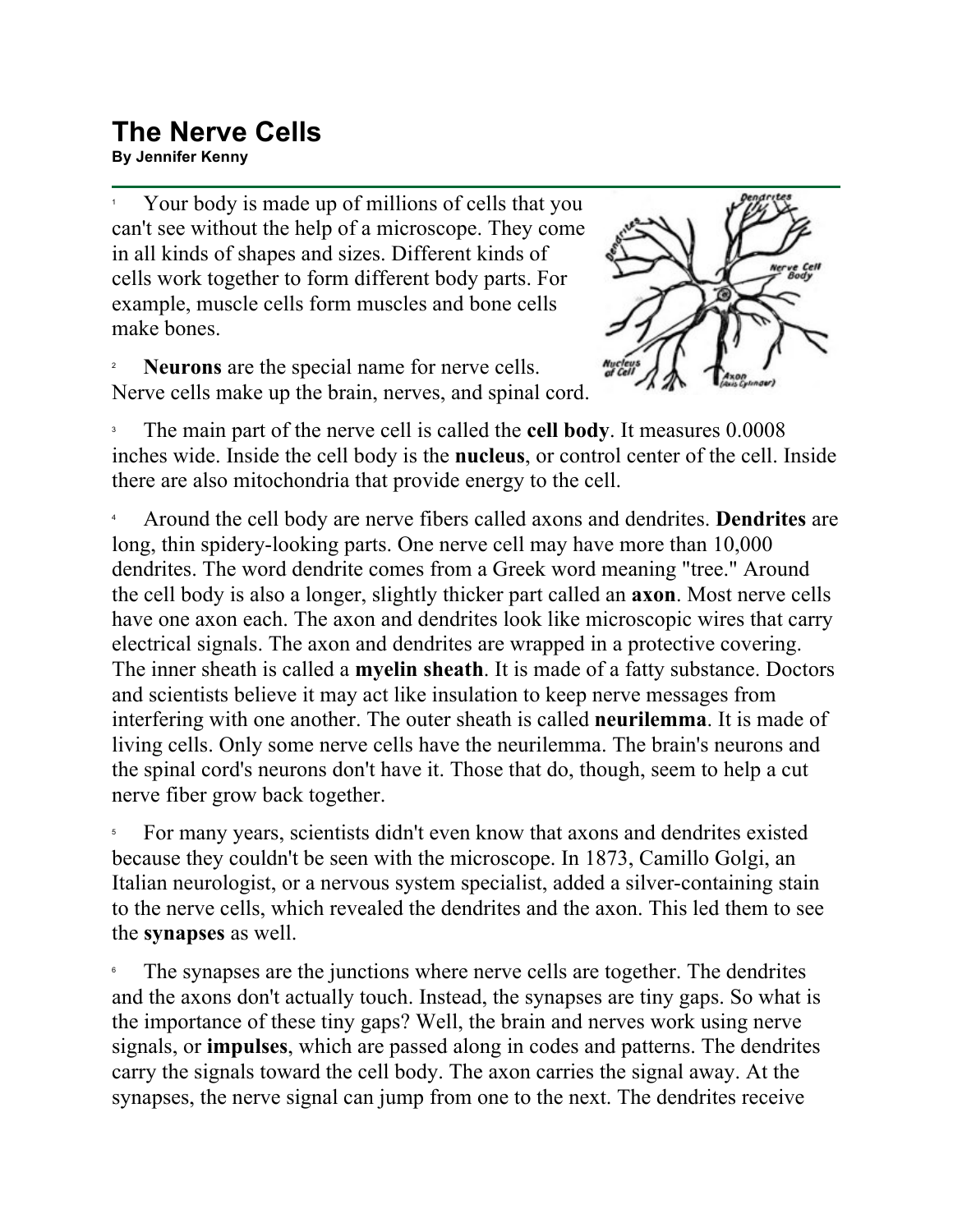nerve signals from other nerve cells and pass them to the axon. The axon carries them long distance to dendrites of other nerve cells. At the synapses, the signals always pass in the same direction. They don't work in reverse.

7 There are 10 billion nerve cells in the brain and nerves. Nerve cells can't reproduce themselves. We only have the ones we are born with. Logically, then, you can understand why, very often, an elderly person's brain doesn't work as quickly as a younger person's brain.

8 In the brain, there's another kind of cell that is important as well. They are called **glial cells**. They outnumber the neurons ten to one. While they don't carry messages, they do supply nutrients and other chemicals to the neurons. They help repair the brain after an injury. They can also attack invading bacteria. The word glial comes from the Greek word meaning "glue." This name is quite appropriate since glial cells help hold the tissue together.

9 A bundle of neurons make up a nerve. The thinnest nerves are narrower than a hair. The thickest nerves are like white rope.

<sup>10</sup> Different kinds of **stimulus**, such as a touch or a smell, make a nerve cell fire off a message called a **response**. Sensory neurons respond to the stimuli. Motor nerves carry messages to parts of your body so you respond. For example, if you touch a hot pot (stimulus), your sensory nerves send messages to the brain and, in turn, your brain sends messages through your spinal cord to your motor nerves so you pull your arm away! Isn't that amazing?

Copyright © 2010 edHelper